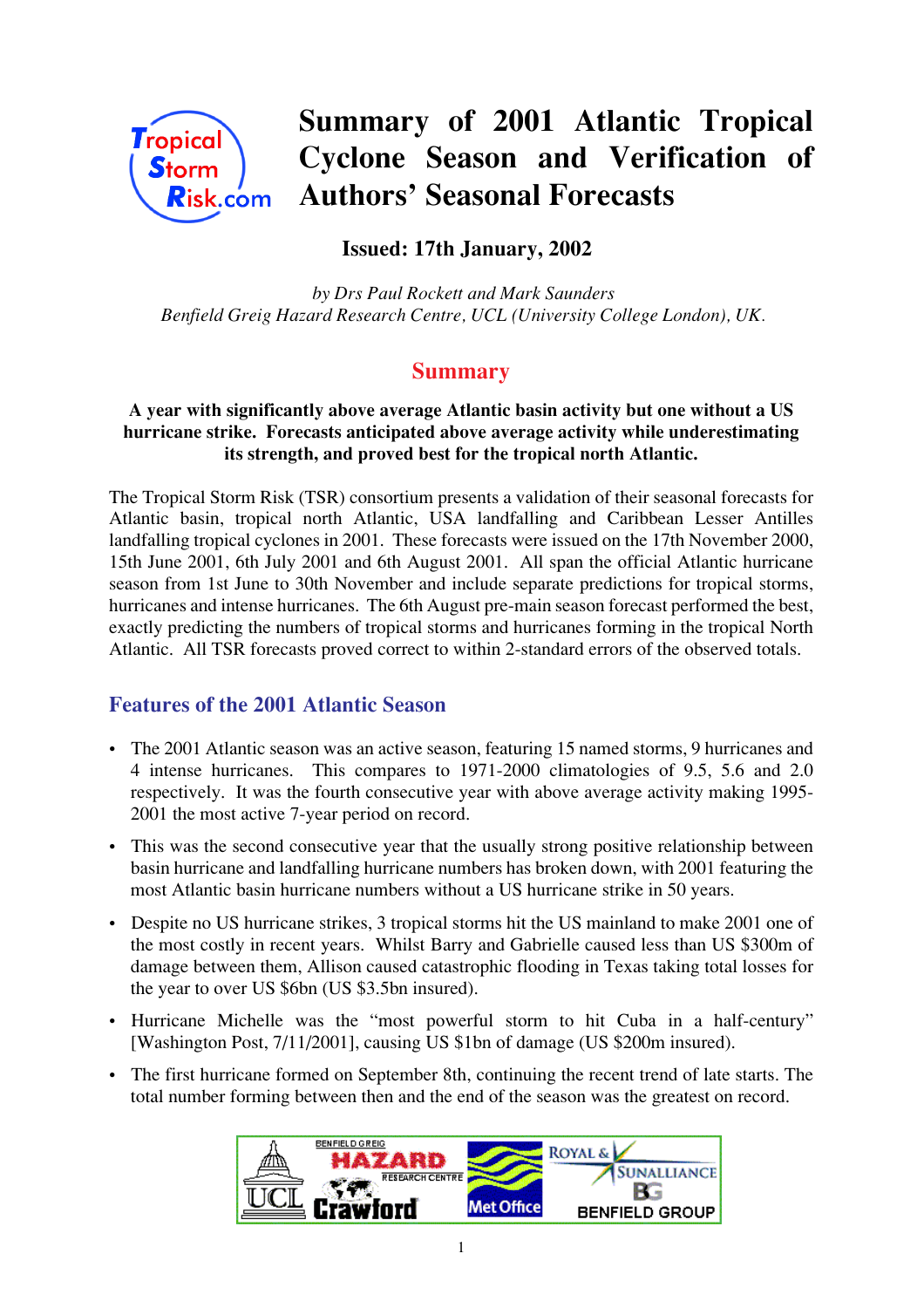|                | <b>Individual Storm Summary 2001</b> |               |                       |                             |                       |                                   |  |
|----------------|--------------------------------------|---------------|-----------------------|-----------------------------|-----------------------|-----------------------------------|--|
| No.            | Name                                 | Dates         | Peak<br>Wind<br>(kts) | Minimum<br>Pressure<br>(mb) | Hurricane<br>Category | Category at<br><b>US Landfall</b> |  |
| 1              | Allison                              | 05-06 June    | 50                    | 1002                        |                       | <b>TS</b>                         |  |
| $\overline{2}$ | Barry                                | 02-06 Aug     | 60                    | 990                         |                       | <b>TS</b>                         |  |
| 3              | Chantal                              | 15-22 Aug     | 60                    | 994                         |                       |                                   |  |
| 4              | Dean                                 | 22-28 Aug     | 60                    | 992                         |                       |                                   |  |
| 5              | Erin                                 | $01-15$ Sep   | 105                   | 969                         | 3                     |                                   |  |
| 6              | Felix                                | 07-19 Sep     | 100                   | 965                         | 3                     |                                   |  |
| 7              | Gabrielle                            | 11-19 Sep     | 70                    | 975                         | 1                     | <b>TS</b>                         |  |
| 8              | Humberto                             | 21-27 Sep     | 90                    | 970                         | $\overline{2}$        |                                   |  |
| 9              | <b>Iris</b>                          | 04-09 Oct     | 125                   | 950                         | 4                     |                                   |  |
| 10             | Jerry                                | 06-08 Oct     | 45                    | 1003                        |                       |                                   |  |
| 11             | Karen                                | 12-15 Oct     | 70                    | 982                         | 1                     |                                   |  |
| 12             | Lorenzo                              | 27-31 Oct     | 35                    | 1007                        |                       |                                   |  |
| 13             | Michelle                             | 29 Oct-06 Nov | 120                   | 933                         | 4                     |                                   |  |
| 14             | <b>Noel</b>                          | $05-06$ Nov   | 65                    | 984                         | 1                     |                                   |  |
| 15             | Olga                                 | 24 Nov-04 Dec | 80                    | 973                         | 1                     |                                   |  |

# **Verification of Forecasts**

#### **1. Atlantic Total Numbers**

| <b>Atlantic Total Numbers 2001</b>    |                                    |                    |                              |                   |  |  |
|---------------------------------------|------------------------------------|--------------------|------------------------------|-------------------|--|--|
|                                       | Named<br>Tropical<br><b>Storms</b> | <b>Hurricanes</b>  | Intense<br><b>Hurricanes</b> |                   |  |  |
| Average Number $(\pm SD)$ (1991-2000) |                                    | $10.8 (\pm 3.6)$   | $6.4 \ (\pm 2.6)$            | $2.7 \ (\pm 1.8)$ |  |  |
| Average Number $(\pm SD)$ (1971-2000) |                                    | $9.5 \ (\pm 3.7)$  | $5.6 \, (\pm 2.7)$           | $2.0 \ (\pm 1.9)$ |  |  |
| Actual Number 2001                    |                                    | 15                 | 9                            | 4                 |  |  |
|                                       | 06 Aug 2001                        | 11.8 $(\pm 2.0)$   | $6.9 \ (\pm 1.4)$            | $2.9 \ (\pm 1.3)$ |  |  |
| TSR Forecast (±SD)                    | 06 July 2001                       | 12.8 $(\pm 2.6)$   | 7.7 $(\pm 1.6)$              | $3.2 \ (\pm 1.4)$ |  |  |
|                                       | 15 June 2001                       | $10.9 \ (\pm 2.6)$ | 5.8 $(\pm 1.8)$              | $2.4 \ (\pm 1.5)$ |  |  |
|                                       | 17 Nov 2000                        | $10.6 (\pm 3.7)$   | $6.9 \ (\pm 2.4)$            | 3.4 $(\pm 1.6)$   |  |  |
|                                       | 07 Aug 2000                        | 12                 | 7                            | 3                 |  |  |
| <b>Gray Forecast</b>                  | 07 June 2001                       | 12                 | 7                            | 3                 |  |  |
|                                       | 06 Apr 2001                        | 10                 | 6                            | $\overline{2}$    |  |  |
|                                       | 07 Dec 2000                        | 9                  | 5                            | $\mathfrak{D}$    |  |  |

TSR successfully predicted that tropical storm activity in the Atlantic would exceed the long term average as far back as November 2000, with Gray in agreement from June 2001. TSR's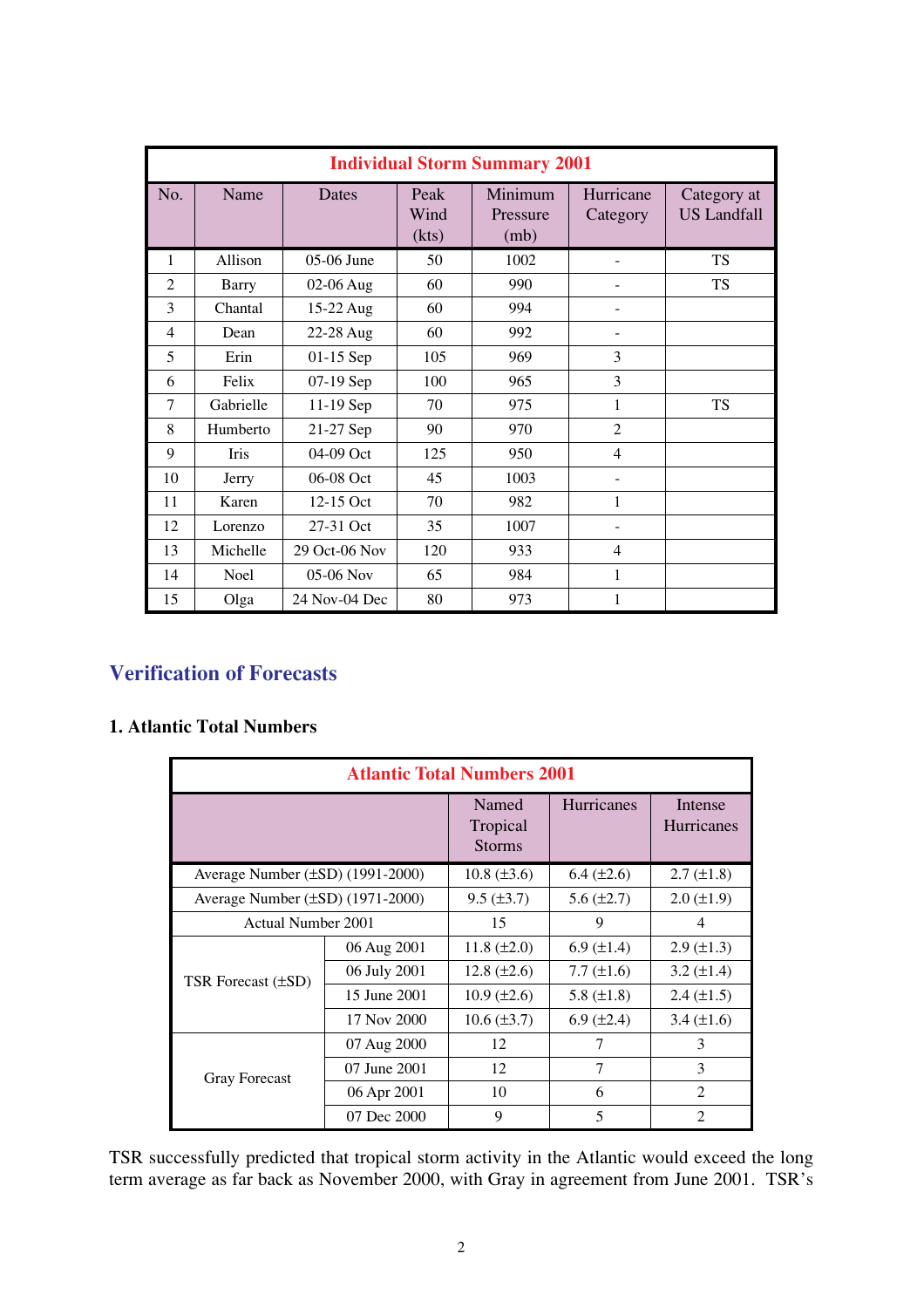July forecast proved best with all categories of storm accurate to within one standard error of the actual. Nevertheless, all forecasts underestimated the actual activity rates, which for TSR, was largely down to a weakness in the model to predict extra-tropical activity rates. Six storms and four hurricanes occurred in this region, which is roughly twice the long-term average. For more details on Gray's forecasts, see http://typhoon.atmos.colostate.edu/forecasts/.

| <b>MDR, Caribbean and Gulf of Mexico Total Numbers 2001</b> |              |                                    |                 |                              |  |  |
|-------------------------------------------------------------|--------------|------------------------------------|-----------------|------------------------------|--|--|
|                                                             |              | Named<br>Tropical<br><b>Storms</b> | Hurricanes      | Intense<br><b>Hurricanes</b> |  |  |
| Average Number $(\pm SD)$ (1991-2000)                       |              | $7.6 \ (\pm 4.7)$                  | 4.6 $(\pm 3.4)$ | $2.5 (\pm 2.1)$              |  |  |
| Average Number (±SD) (1971-2000)                            |              | $6.3 \ (\pm 3.7)$                  | $3.7 (\pm 2.5)$ | $1.7 (\pm 1.5)$              |  |  |
| Actual Number 2001                                          |              | 9                                  | 5               | 4                            |  |  |
|                                                             | 06 Aug 2001  | $8.6 (\pm 2.4)$                    | $5.1 (\pm 1.7)$ | $2.7 \ (\pm 1.3)$            |  |  |
| TSR Forecast (±SD)                                          | 06 July 2001 | $9.7 (\pm 2.8)$                    | 5.9 $(\pm 1.4)$ | $3.0 (\pm 1.1)$              |  |  |
|                                                             | 15 June 2001 | 7.7 $(\pm 2.8)$                    | 4.0 $(\pm 1.9)$ | $2.2 \ (\pm 1.5)$            |  |  |
|                                                             | 17 Nov 2000  | $7.3 \ (\pm 3.7)$                  | 4.9 $(\pm 2.7)$ | $3.0 (\pm 1.7)$              |  |  |

|  |  |  |  | 2. MDR, Caribbean and Gulf of Mexico Total Numbers (Tropical North Atlantic) |
|--|--|--|--|------------------------------------------------------------------------------|
|  |  |  |  |                                                                              |

It was recognised in 2000 that the TSR model was unable to predict storm numbers within the extra-tropical North Atlantic and so a climatology forecast was used instead. Since most US landfalling and almost all Caribbean landfalling hurricanes form in either the Main Development Region (MDR  $10^{o}N-20^{o}N$ ,  $10^{o}W-60^{o}W$ ), Caribbean Sea or Gulf of Mexico, a separate forecast was issued for these regions combined. TSR forecast accuracy was extremely good for tropical storms and hurricanes, with the August forecast being correct, the July forecast slightly over-estimating and the June and November forecasts slightly under-estimating the total numbers. All forecasts underestimated the number of intense hurricanes, though most were correct to within one standard error.

## **3. US Landfalling Numbers**

| <b>US Landfalling Numbers 2001</b> |                                    |                   |                   |  |  |  |  |
|------------------------------------|------------------------------------|-------------------|-------------------|--|--|--|--|
|                                    | Named<br>Tropical<br><b>Storms</b> | Hurricanes        |                   |  |  |  |  |
| Average Number (±SD) (1991-2000)   | 3.1 $(\pm 2.0)$                    | $1.3 \ (\pm 1.1)$ |                   |  |  |  |  |
| Average Number (±SD) (1971-2000)   |                                    | $2.7 (\pm 1.9)$   | $1.3 \ (\pm 1.3)$ |  |  |  |  |
| Actual Number 2001                 | 3                                  | 0                 |                   |  |  |  |  |
|                                    | 06 Aug 2001                        | $3.7 (\pm 1.3)$   | $1.7 \ (\pm 0.9)$ |  |  |  |  |
| TSR Forecast (±SD)                 | 06 July 2001                       | $3.6 \ (\pm 1.2)$ | $1.9 \ (\pm 0.9)$ |  |  |  |  |
|                                    | 15 June 2001                       | 3.1 $(\pm 1.4)$   | $1.5 (\pm 1.0)$   |  |  |  |  |
|                                    | 17 Nov 2000                        | 3.3 $(\pm 1.8)$   | $1.8 \ (\pm 1.5)$ |  |  |  |  |

TSR tropical storm forecasts were all accurate to within one standard error but the fact that no landfalling hurricane occurred was unexpected. Nevertheless, two of the landfalling storms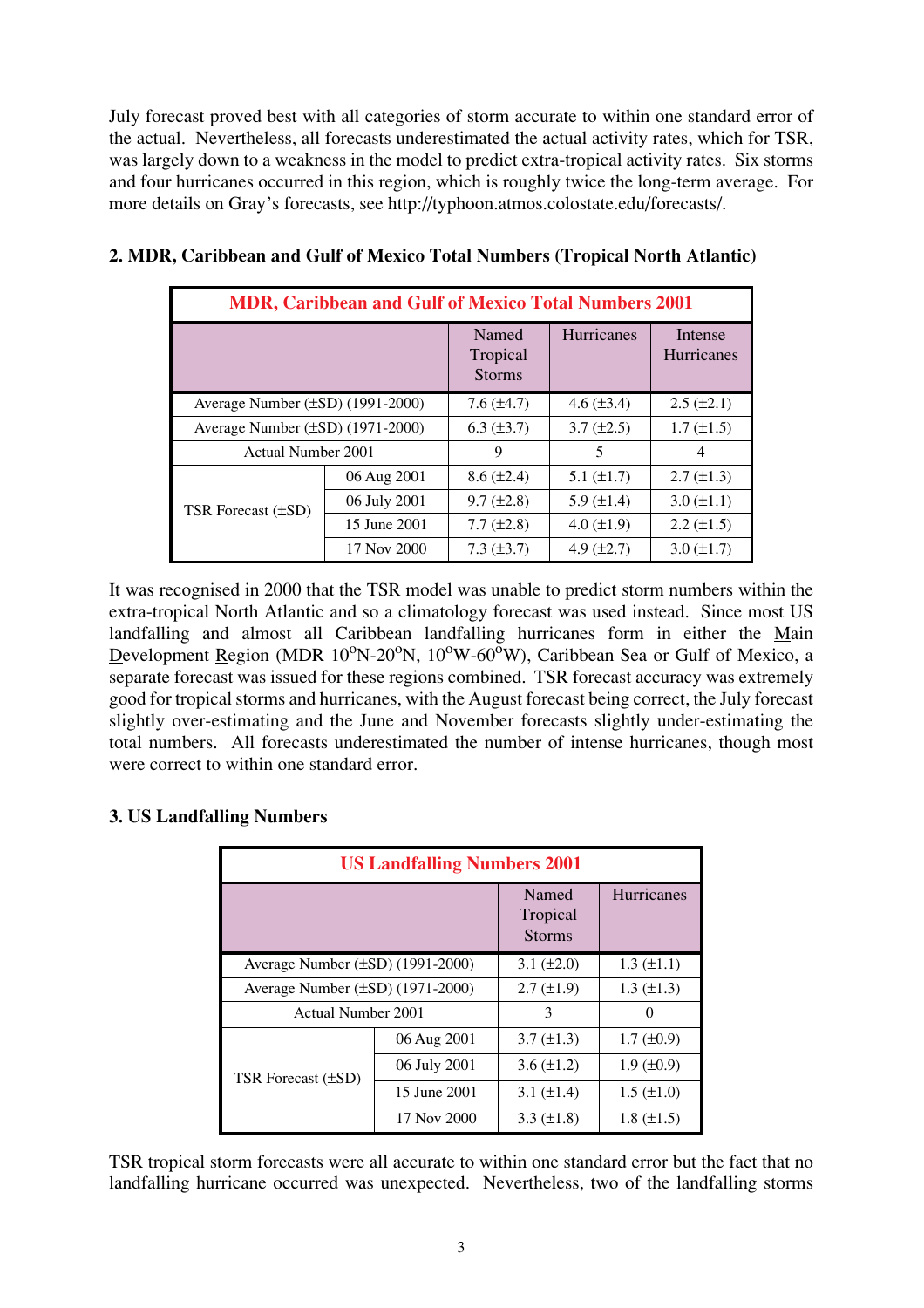(Barry and Gabrielle) were within 5-knots of hurricane strength at landfall, indicating the hurricane forecasts were not as far out as they seem. Gray also forecast above average US landfalling hurricanes but they were not presented in a form suitable to be included here.

| <b>Lesser Antilles Landfalling Numbers 2001</b> |                          |                                    |                   |                              |  |  |  |
|-------------------------------------------------|--------------------------|------------------------------------|-------------------|------------------------------|--|--|--|
|                                                 |                          | Named<br>Tropical<br><b>Storms</b> | <b>Hurricanes</b> | Intense<br><b>Hurricanes</b> |  |  |  |
| Average Number $(\pm \pm SD)$ (1991-2000)       |                          | $1.3 \ (\pm 1.0)$                  | $0.7 (\pm 0.8)$   | $0.3 \ (\pm 0.5)$            |  |  |  |
| Average Number $(\pm \pm SD)$ (1971-2000)       |                          | $1.0 (\pm 1.0)$                    | $0.4 \ (\pm 0.6)$ | $0.2 \ (\pm 0.4)$            |  |  |  |
| Actual Number 2001                              | $\overline{\mathcal{L}}$ | $\Omega$                           | $\theta$          |                              |  |  |  |
|                                                 | 06 Aug 2001              | $1.7 \ (\pm 0.9)$                  | $0.7 (\pm 0.6)$   | $0.4 \ (\pm 0.4)$            |  |  |  |
| <b>TSR Forecast (±SD)</b>                       | 06 July 2001             | $1.9 \ (\pm 0.9)$                  | $0.8 (\pm 0.6)$   | $0.4 \ (\pm 0.4)$            |  |  |  |
|                                                 | 15 June 2001             | $1.4 \ (\pm 0.9)$                  | $0.6 \ (\pm 0.6)$ | $0.3 (\pm 0.4)$              |  |  |  |

#### **4. Lesser Antilles Landfalling Numbers**

Tropical storm numbers were correctly forecast to be above average but there were no landfalling hurricanes. The closest was Hurricane Iris which was spawned in the island arc but failed to make hurricane strength until it reached the longitude of Haiti.

## **Environmental Factors in 2001**

#### **1. Contemporaneous Influences**

The principle of sound seasonal hurricane prediction work is to forecast the key environmental conditions at the height of the Atlantic hurricane season. We find that the most important contemporaneous factors are:

- 1. Aug-Sep SSTs in the Main Development Region  $[10^{\circ}N-20^{\circ}N, 10^{\circ}W-60^{\circ}W]$  (MDR SST).
- 2. Jul-Sep Caribbean 925hPa U-Winds [7.5°N-17.5°N, 40°W-110°W] (CAR U).

The first predictor encompasses SSTs where a large proportion of tropical storms develop, so we expect more storms when the SSTs therein are higher. The second predictor is the surface westerly component of windshear, which we find has a stronger influence on tropical storm and hurricane numbers than windshear itself. On average, the JAS 925hPa surface winds in this region are  $-6.4 \text{ms}^{-1}$  (i.e. they are Easterlies). We find that when these winds are lighter than average (anomalies are positive), conditions become more favourable for tropical storm development.

A number of researchers claim that ENSO is the most important single parameter influencing Atlantic seasonal hurricane variability. ENSO is included in our model as the primary predictor for the strength of the Caribbean 925hPa U-winds, as are Caribbean SSTs.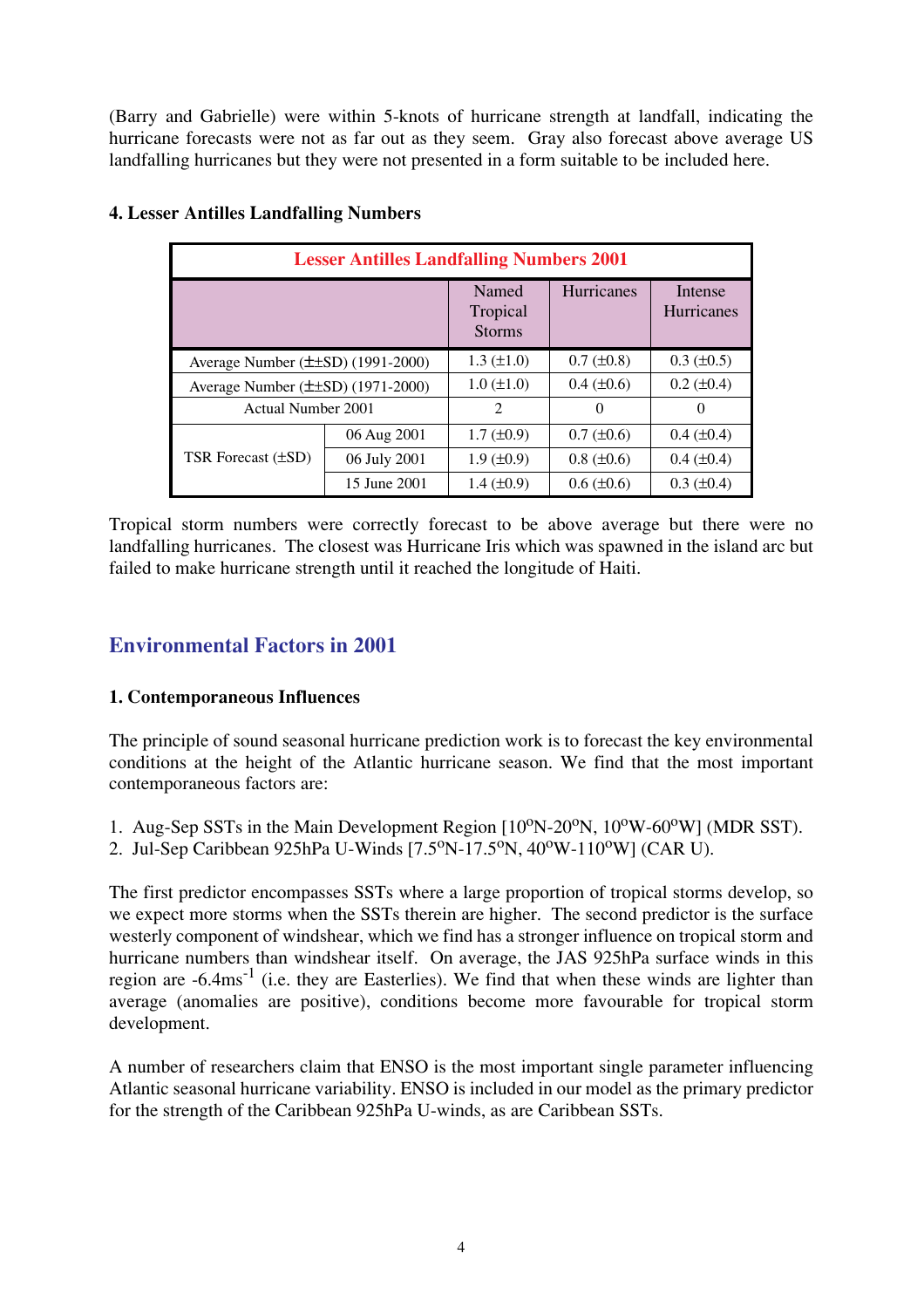#### **2. Predictor Verification**

| <b>Predictor Values 2001</b>          |              |                                |                             |  |  |  |  |
|---------------------------------------|--------------|--------------------------------|-----------------------------|--|--|--|--|
|                                       |              | <b>MDRSST</b><br>$(^{\circ}C)$ | <b>CAR U</b><br>$(ms^{-1})$ |  |  |  |  |
| Actual Value 2001 (1971-2000 Anomaly) | 0.2          | 0.3                            |                             |  |  |  |  |
|                                       | 06 Aug 2001  | $0.2 \ (\pm 0.1)$              | $0.5 \ (\pm 0.5)$           |  |  |  |  |
| TSR Forecast (±SD)                    | 06 July 2001 | $0.3 (\pm 0.1)$                | $0.7 (\pm 0.6)$             |  |  |  |  |
|                                       | 15 June 2001 | $0.0 (\pm 0.2)$                | $0.1 (\pm 0.7)$             |  |  |  |  |
|                                       | 17 Nov 2000  | $0.3 \ (\pm 0.4)$              | $0.2 (\pm 1.0)$             |  |  |  |  |

TSR predictor forecasts were all accurate to within 1 standard error, with every forecast correctly identifying the sign of both anomalies. This ensured that TSR correctly forecast an above average hurricane season as early as November 2000. The best forecast was August, which was acurate to within  $0.02^{\circ}$ C for the MDR SST and  $0.15$ ms<sup>-1</sup> for the Caribbean U-winds, which in turn made it the most accurate for predicting the tropical North Atlantic storm and hurricane numbers. Of further note, to arrive at the enhanced Caribbean U-wind forecast in November 2000, TSR had correctly forecast continued weak negative ENSO (Nin o 3.4) SSTs whilst most other forecasting groups felt ENSO conditions would become weak or moderately positive. This was one of the primary reasons why Gray failed to predict above average seasonal tropical cyclone numbers in December 2000 and April 2001.

| <b>Definitions</b>       |                |                           |                    |         |  |  |  |
|--------------------------|----------------|---------------------------|--------------------|---------|--|--|--|
| Tropical<br>Cyclone      | Category       | Peak 1-Min Sustained Wind | Minmum<br>Pressure |         |  |  |  |
| <b>Type</b>              |                | knots                     | mph                | (mb)    |  |  |  |
| Tropical<br><b>Storm</b> | TS             | $34-63$                   | 39-73              |         |  |  |  |
| Hurricane                | 1              | 64-82                     | 74-95              | >980    |  |  |  |
| Hurricane                | $\mathfrak{D}$ | 83-95                     | $96-110$           | 965-980 |  |  |  |
| Hurricane                | 3              | $96 - 113$                | $111 - 130$        | 945-965 |  |  |  |
| Hurricane                | 4              | 114-135                   | 131-155            | 920-945 |  |  |  |
| Hurricane                | 5              | >135                      | >155               | < 920   |  |  |  |

## **Definitions**

Our forecast is validated using track data obtained from the Unisys Weather Website (http:\\weather.unisys.com). Position and maximum windspeeds are supplied at 6-hour time intervals. We interpolate these to 15-minute intervals.

## **Future Forecasts and Verifications**

- 1. End-of-season summary for the NW Pacific 2001 tropical cyclone season will be issued later this month.
- 2. Next monthly update for the 2002 Atlantic hurricane season will be issued on 6th February.
- 3. Extended-range forecast for Australian-region tropical storms in 2002/03 will be issued in